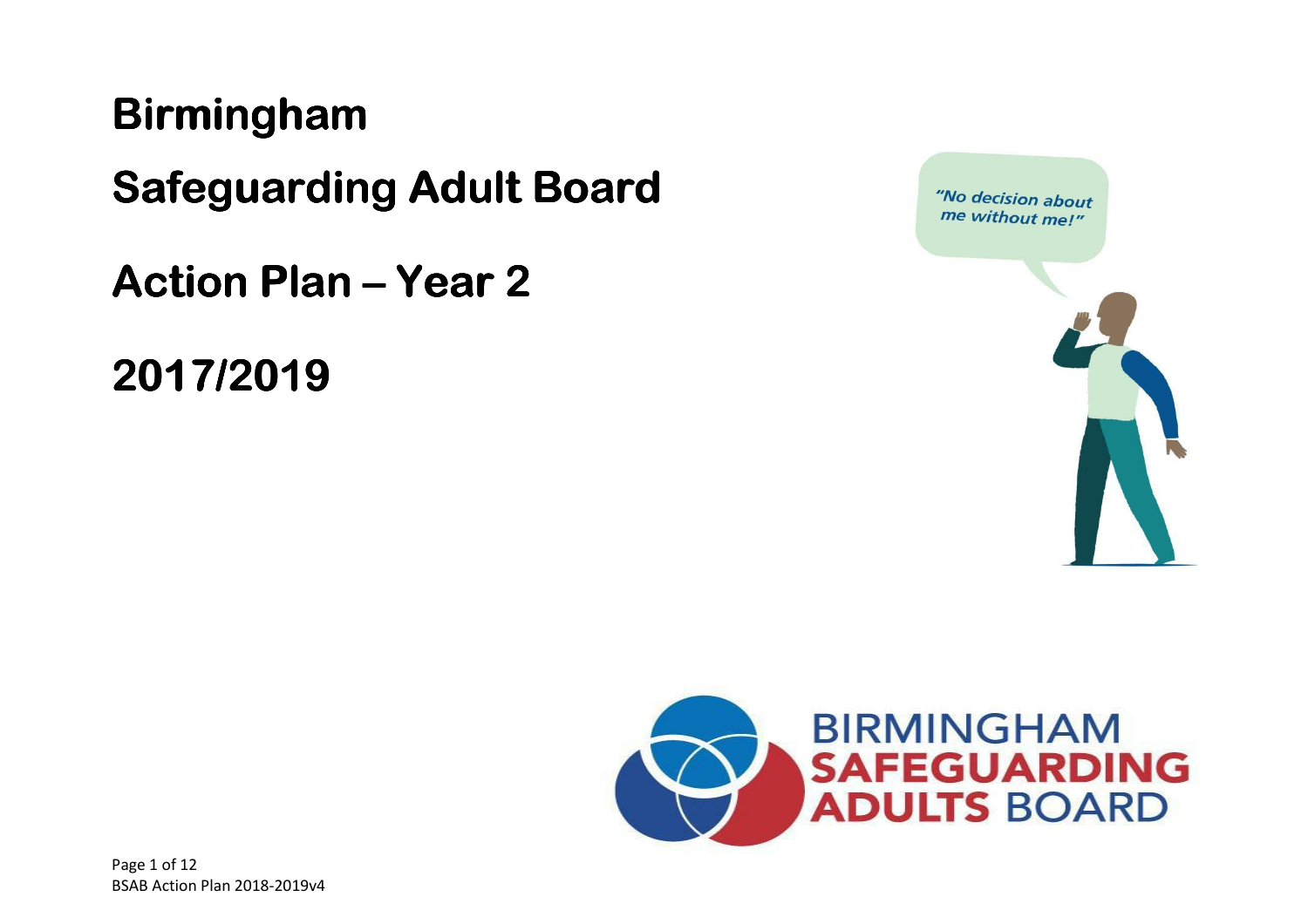#### About our Strategic Action Plan

This action plan is year 2 of our BSAB Strategy 2017/2019. The Board and its partners have achieved a great deal in year 1 and this action plan details the work we will focus on during 2018-19.

Please read our full BSAB Strategy, available from the Board Business Team or on line at our website.

#### BSAB is committed to the following overarching ambitions:

- $\triangleright$  Listening to the voice of the citizen of Birmingham
- $\triangleright$  Developing effective preventative and early intervention strategies that minimize the risk of abuse and neglect occurring  $\triangleright$  Merking to actablish as for assuminize for assuming  $\triangleright$
- $\triangleright$  Working to establish safer communities for people with care and support needs.
- $\triangleright$  To ensuring there is a far broader partnership of agencies going forward.
- To making Safeguarding Personal (MSP)
- $\triangleright$  To empowering communities and individuals
- **►** To Defensible Decision making
- $\triangleright$  To understand and act on the impact of social isolation

#### BSAB 4 Key Priorities 2018-2019:

- 1. Hearing the Voice of the Community
- 2. Safer Communities
- 3. Empowering our Communities
- 4. Governance and Assurance

#### Safeguarding duties apply to any adult who:

- □ has needs for care and support (whether or not the local authority is meeting any of those needs) and;<br>□
- □ is experiencing, or at risk of, abuse or neglect; and
- □ as a result of those care and support needs is unable to protect themselves from either the risk of, or the experience of abuse or neglect.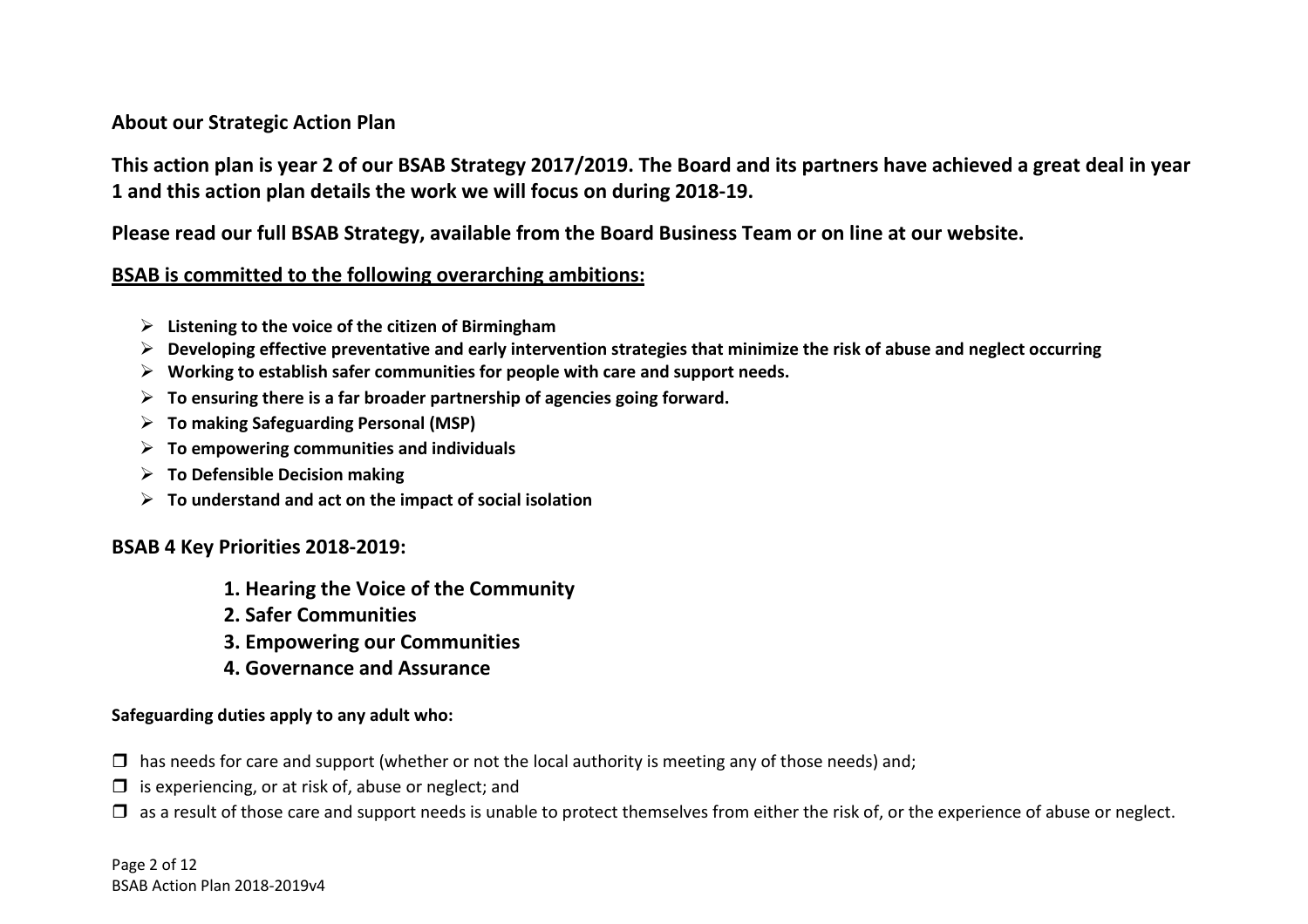# PRIORITY 1HEARING THE VOICE OF THE COMMUNITY

Lead : David Gray

Actively seeking to hear the voice of the community to ensure the work we do meets the needs of the communities we serve; communicating in a language and through channels that are accessible

| <b>Ambition</b>                                                                                   | What we will do/what is happening                                                                                                                                                                                                                                                                                                                                                                                                                                                                                                                                                                                                   | Who will make it happen                           | When will it happen | What difference will there be?                                                                                                                                                                                          |
|---------------------------------------------------------------------------------------------------|-------------------------------------------------------------------------------------------------------------------------------------------------------------------------------------------------------------------------------------------------------------------------------------------------------------------------------------------------------------------------------------------------------------------------------------------------------------------------------------------------------------------------------------------------------------------------------------------------------------------------------------|---------------------------------------------------|---------------------|-------------------------------------------------------------------------------------------------------------------------------------------------------------------------------------------------------------------------|
| 1.0 - To see change<br>because we have<br>listened to people's<br>experiences of<br>safeguarding. | a) Hearing experiences of Carers and<br>understanding their needs against MSP<br>principles<br>b) Invite a Carers Organisation to be a<br>member of the Board<br>Ensure a Carers Organisation is a<br>C)<br>member of the Learning & Development<br>Group<br><b>d)</b> Ensure a Carers Organisation is a<br>member of Scrutiny & Governance<br>Committee group<br>Capture the direct experiences of<br>e)<br>adults who have experienced<br>Safeguarding by making full use of Vox<br>Pops, postcards and videos<br>Share those experiences with partner<br>t)<br>member organisations and present<br>findings on the BSAB website. | <b>BSAB Chair</b><br><b>BSAB Business Manager</b> | <b>March 2019</b>   | <b>Carers</b> will be considered within<br>Board priorities and strategy<br>planning and future guidance<br>Citizens experiences will be<br>used to influence decision<br>making and to continually<br>improve practice |
|                                                                                                   |                                                                                                                                                                                                                                                                                                                                                                                                                                                                                                                                                                                                                                     |                                                   |                     |                                                                                                                                                                                                                         |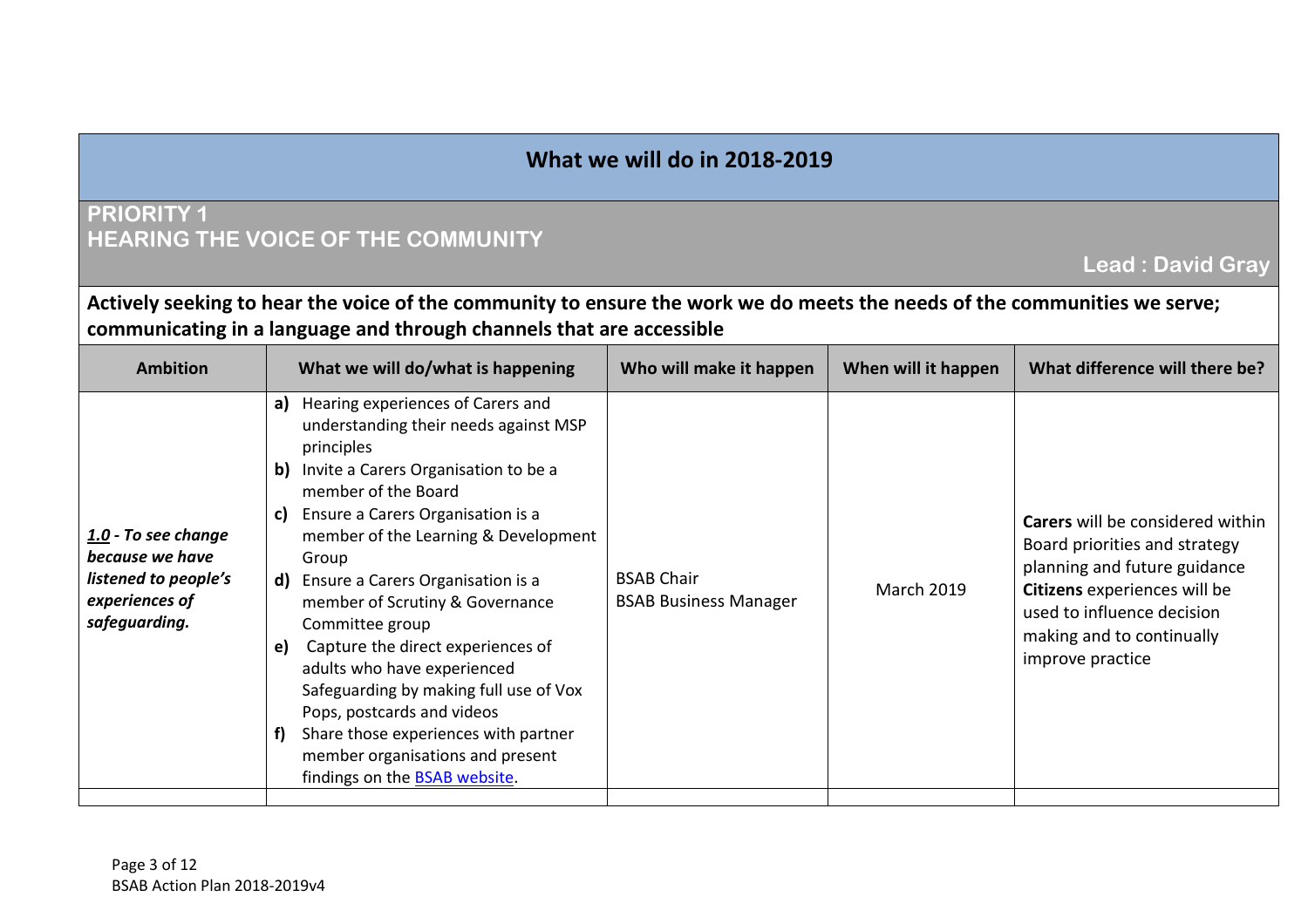# PRIORITY 1HEARING THE VOICE OF THE COMMUNITY

Lead : David Gray

Actively seeking to hear the voice of the community to ensure the work we do meets the needs of the communities we serve; communicating in a language and through channels that are accessible

| <b>Ambition</b>                                                                                                                       | What we will do/what is happening                                                                                                                                                                                        | Who will make it happen                                         | When will it happen                | What difference will there be?                                                                                                                                                                                                                              |
|---------------------------------------------------------------------------------------------------------------------------------------|--------------------------------------------------------------------------------------------------------------------------------------------------------------------------------------------------------------------------|-----------------------------------------------------------------|------------------------------------|-------------------------------------------------------------------------------------------------------------------------------------------------------------------------------------------------------------------------------------------------------------|
| <u>1.1</u> – Embed Making<br><b>Safeguarding Personal</b>                                                                             | Gather assurance statements that<br>a)<br>evidence MSP principles.<br>b) Review and use case studies from<br>partner assurance statements returns<br>that can be used for learning and<br>development                    | <b>Scrutiny &amp; Governance</b><br>Committee                   | November 2018                      | <b>MSP</b> approaches will be<br>embedded in all safeguarding<br>work activity with positive<br>intervention. Adults with care<br>and support needs will be<br>consulted throughout the whole<br>process so any action taken is in<br>their best interests. |
| 1.2 - To gain a better<br>understanding of the<br>work of faith groups<br>and faith support<br>groups and of their<br>needs from BSAB | a) Engage with umbrella faith<br>organisations and support groups to<br>engage in partnership work and to<br>better understand their work and<br>needs from BSAB.<br>b) Invite faith leaders to Partnership<br>Meetings. | <b>BSAB Business Manager</b>                                    | December 2018<br><b>March 2019</b> | Improved engagement at<br>partnership level from faith<br>groups. Improved<br>understanding and intelligence<br>of assurances around<br>safeguarding within faith groups<br>in Birmingham                                                                   |
| <u> 1.3</u> - Ensure our<br>information is<br>accessible to all.                                                                      | a) Produce summaries and easy to read<br>information on board activity i.e.<br>Annual Report, Action Plan, SARs<br>learning literature and adult<br>safeguarding information.                                            | <b>BSAB Business Manager</b><br>Learning & Development<br>group | December 2018                      | <b>Accessible</b> information available<br>for all Birmingham citizens.<br><b>Increased confidence that BSAB</b><br>is inclusive in considering the<br>needs of its communities.                                                                            |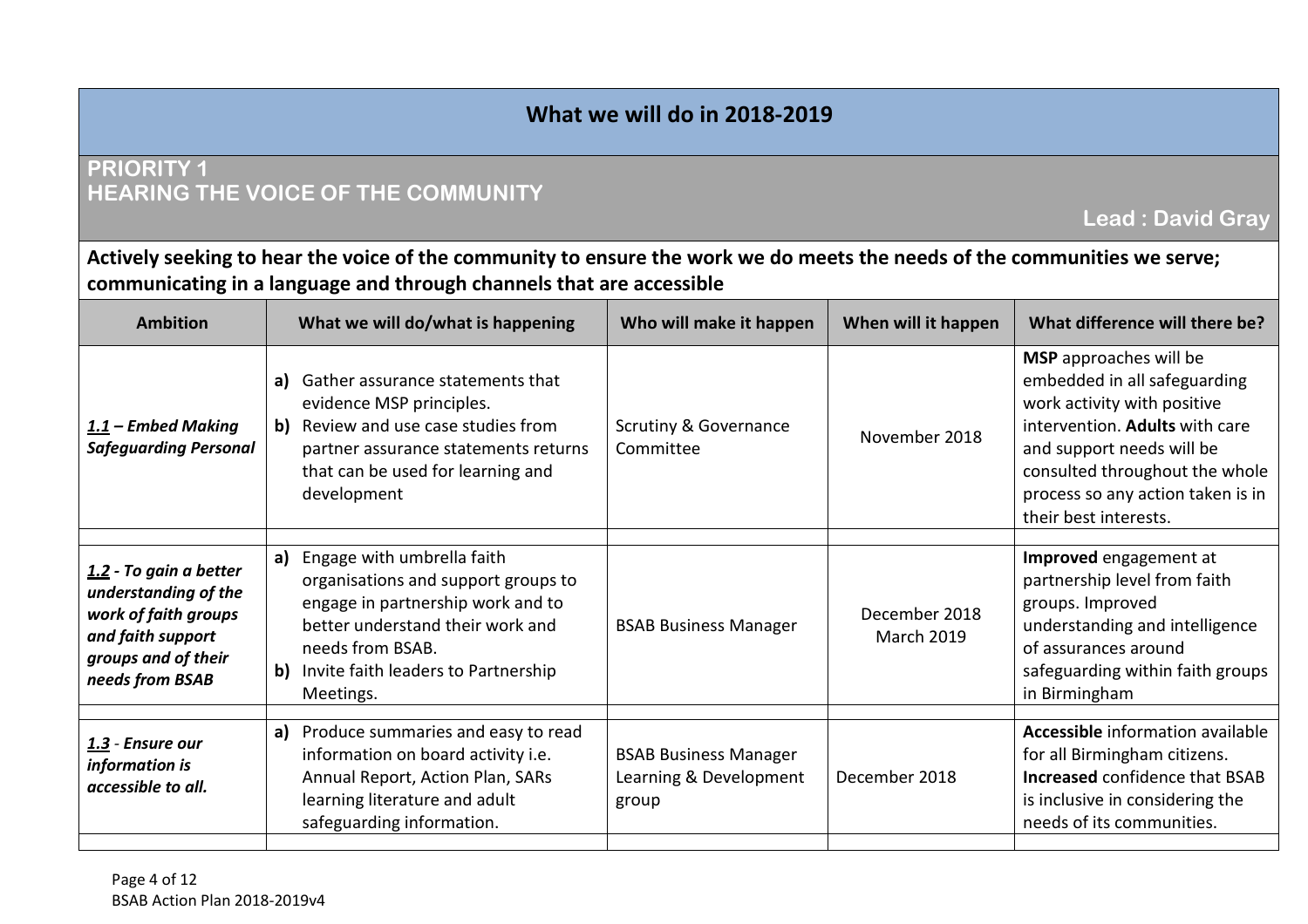# PRIORITY 1HEARING THE VOICE OF THE COMMUNITY

Lead : David Gray

Actively seeking to hear the voice of the community to ensure the work we do meets the needs of the communities we serve; communicating in a language and through channels that are accessible

| <b>Ambition</b>                                          | What we will do/what is happening                                                                                                                                              | Who will make it happen                                                              | When will it happen | What difference will there be?                                                                                                                                                                                                 |
|----------------------------------------------------------|--------------------------------------------------------------------------------------------------------------------------------------------------------------------------------|--------------------------------------------------------------------------------------|---------------------|--------------------------------------------------------------------------------------------------------------------------------------------------------------------------------------------------------------------------------|
| 1.4 - Ensure our<br>information is<br>accessible to all. | Redesign and launch of website with<br>a)<br>accessible material<br>Develop a web based forum to<br>b)<br>showcase best practises for learning &<br>development on the website | <b>BSAB Chair</b><br><b>BSAB Business Manager</b><br>Learning & Development<br>group | December 2018       | All Partners and citizens can<br>access factsheets of best<br>practises to support change and<br>improve the prevention and<br>protection of adults at risk.<br><b>Accessible</b> formats and easy<br>read guidance available. |
|                                                          |                                                                                                                                                                                |                                                                                      |                     |                                                                                                                                                                                                                                |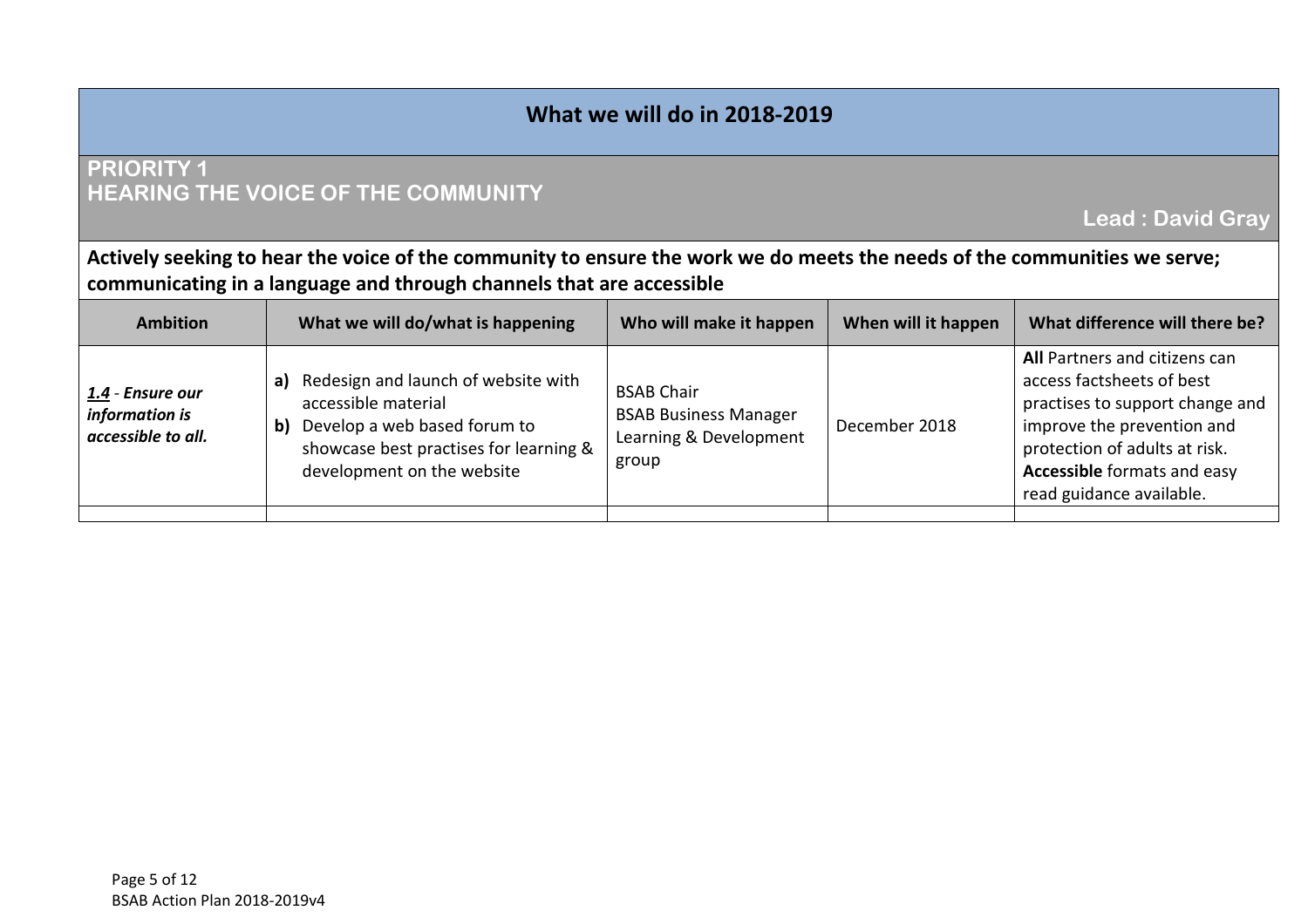## PRIORITY 2SAFER COMMUNITIES

Lead : Helen Baglee

Having clear protocols, prevention and early intervention strategies in place to ensure we are working to make our communities safe.

Sharing business objectives and priorities with other strategic boards and partners to ensure we work in a co-ordinated way to reduce risk to the safety of adults in Birmingham.

| <b>Ambition</b>                                                                                                               | What we will do/what is happening                                                                                                                                                                                                                                                                                                                                                                                                   | Who will make it happen                                                                        | When will it happen               | What difference will there be?                                                                                                                  |
|-------------------------------------------------------------------------------------------------------------------------------|-------------------------------------------------------------------------------------------------------------------------------------------------------------------------------------------------------------------------------------------------------------------------------------------------------------------------------------------------------------------------------------------------------------------------------------|------------------------------------------------------------------------------------------------|-----------------------------------|-------------------------------------------------------------------------------------------------------------------------------------------------|
|                                                                                                                               | To continue to raise awareness of the<br>a)<br>trauma impact and the support<br>required for post 18 Child Sexual<br>Exploitation victims.<br>b) To seek assurance that within<br>safeguarding post 18 CSE victims<br>services are responsive to their needs                                                                                                                                                                        | <b>BSAB Chair and</b><br><b>BSAB Business Manager</b><br>Learning & Development<br>Group Chair | May $2018 - \text{March}$<br>2019 | Partners recognise and engage<br>to support action to intervene<br>and prevent further harm to<br>post 18 CSE victims who need<br>safeguarding. |
| 2.0 - Improved joint<br>strategic planning<br>with Birmingham<br><b>Strategic Boards in the</b><br><b>City and regionally</b> | Facilitating - information sharing,<br>c)<br>pathway mapping and multi-agency<br>responses to concerns - around Private<br>Rented Sector, Supported Housing &<br>Vulnerable People Safeguarding.<br>To utilise commissioned research to<br>d)<br>provide data and an action plan to the<br>Board of the next steps regarding<br>seeking assurance on Non - Regulated<br>accommodation and Houses of<br>Multiple Occupations (HMOs). | <b>BSAB Business Manager</b>                                                                   |                                   | The Board will be satisfied that<br>safeguarding assurance is in<br>place and is monitored.                                                     |
|                                                                                                                               |                                                                                                                                                                                                                                                                                                                                                                                                                                     |                                                                                                |                                   |                                                                                                                                                 |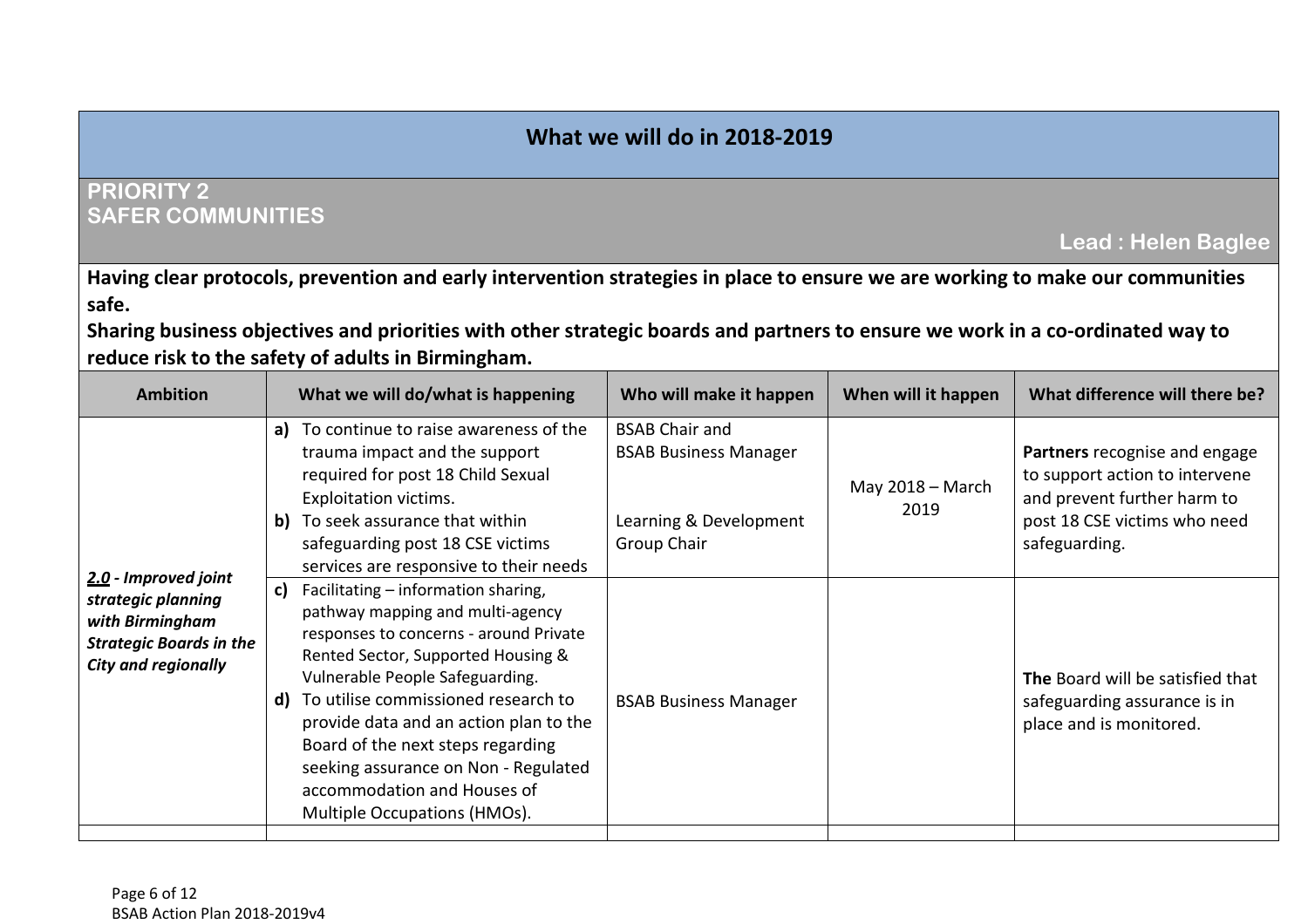#### PRIORITY 2SAFER COMMUNITIES

Having clear protocols, prevention and early intervention strategies in place to ensure we are working to make our communities safe.

Sharing business objectives and priorities with other strategic boards and partners to ensure we work in a co-ordinated way to reduce risk to the safety of adults in Birmingham.

| 2.1. - Seek assurance<br>to improve prevention<br>and early intervention<br>activity for young<br>adults transitioning<br>from children's<br>services.                                                                                                               | a)<br>$\mathbf{b}$             | Explore assurances from partner<br>agencies relating to transition issues<br>for young adults<br>Raise awareness with LSCB and CSPB<br>to agree joint working options.                                                                                                                                                                                                                                                                                                                                                                                                               | <b>Scrutiny &amp; Governance</b><br>Committee<br><b>BSAB Cha</b>                     | December 2018     | Transition post 18 is recognised<br>as a significant risk for<br>safeguarding and assurances are<br>in place to minimise this risk.                                   |
|----------------------------------------------------------------------------------------------------------------------------------------------------------------------------------------------------------------------------------------------------------------------|--------------------------------|--------------------------------------------------------------------------------------------------------------------------------------------------------------------------------------------------------------------------------------------------------------------------------------------------------------------------------------------------------------------------------------------------------------------------------------------------------------------------------------------------------------------------------------------------------------------------------------|--------------------------------------------------------------------------------------|-------------------|-----------------------------------------------------------------------------------------------------------------------------------------------------------------------|
| 2.2 - BSAB is<br>committed to<br>supporting the<br>delivery of the<br><b>Domestic Abuse</b><br><b>Strategy and will seek</b><br>assurance that<br>progress is made. In<br>particular with a focus<br>on people with<br>learning disabilities<br>and/or older adults. | a)<br>$\mathbf{b}$<br>c)<br>d) | We will seek assurance on progress on the<br>Domestic Abuse Strategic Action plan 4<br>times a year<br>We will work in partnership with the other<br>city-wide Boards to ensure learning from<br>DHRs is translated into action.<br>We will seek assurances on the<br>accessible services and support for<br>people with disabilities and/or older<br>adults who suffer domestic abuse.<br>We will champion and seek assurance<br>that organisations will deliver<br>Domestic Abuse training to the level<br>they deem appropriate to their<br>organisation to understand the nature | Scrutiny & Governance<br>Committee,<br><b>BSAB Chair and</b><br><b>Board Members</b> | <b>March 2019</b> | <b>BSAB</b> will receive assurance that<br>there is an improved co-<br>ordinated response, early<br>intervention and prevention of<br>domestic abuse across the city. |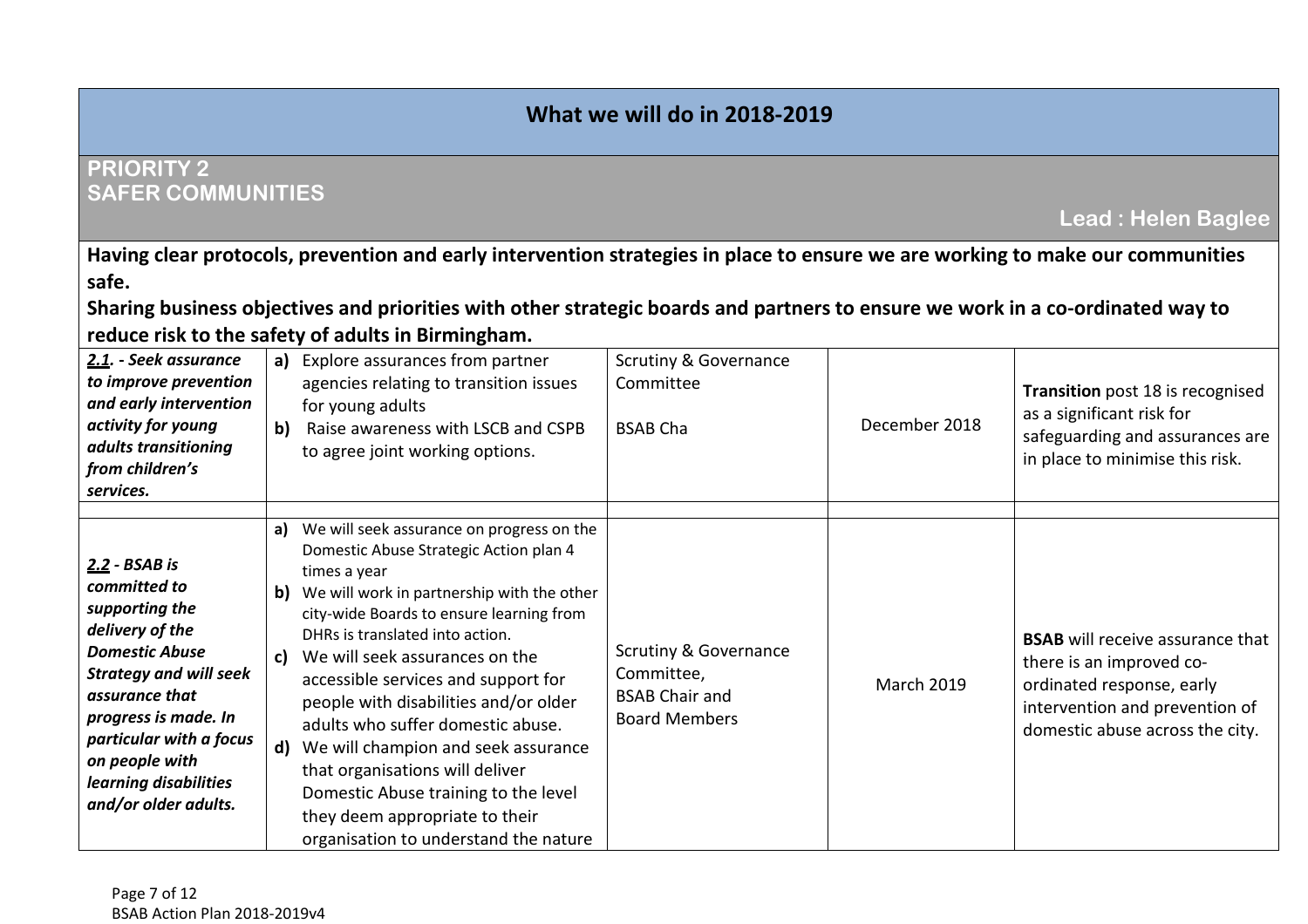### PRIORITY 2SAFER COMMUNITIES

Lead : Helen Baglee

Having clear protocols, prevention and early intervention strategies in place to ensure we are working to make our communities safe.

Sharing business objectives and priorities with other strategic boards and partners to ensure we work in a co-ordinated way to reduce risk to the safety of adults in Birmingham.

|                                                                                    | and impact of coercive control and<br>that they use MSP and Risk<br>Enablement Protocols to support the<br>individual in their decision making.                                                                                                                                      |                                                                                                      |              |                                                                                                 |
|------------------------------------------------------------------------------------|--------------------------------------------------------------------------------------------------------------------------------------------------------------------------------------------------------------------------------------------------------------------------------------|------------------------------------------------------------------------------------------------------|--------------|-------------------------------------------------------------------------------------------------|
| 2.3. Embed and<br>cascade wider<br>learning from SARs or<br>SAR table top reviews. | a) Section on new website -learning and<br>progress from SARs and DHRs.<br>Learning shared via a variety of<br>$\mathbf{b}$<br>mediums. Instigate a development<br>session for key referring partners on<br><b>SAR Referrals.</b><br>Revise SAR paperwork and flow<br>C)<br>process. | <b>BSAB Business Manager</b><br>and<br>Learning & Development<br>Group Chair<br><b>SAR Co-Chairs</b> | October 2018 | <b>Greater</b> awareness and<br>improved quality of referrals<br>Lean process for SAR referrals |
|                                                                                    |                                                                                                                                                                                                                                                                                      |                                                                                                      |              |                                                                                                 |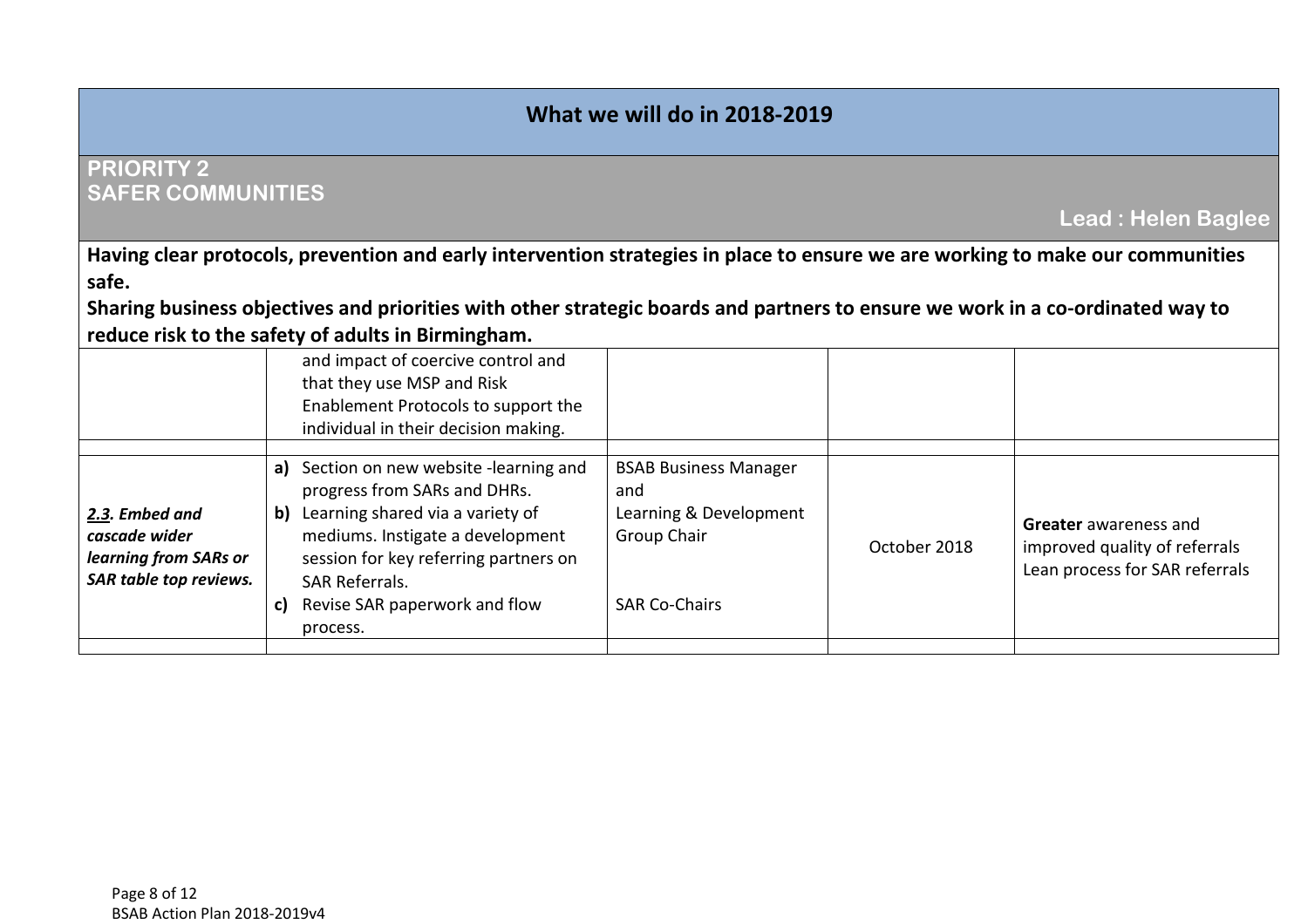## PRIORITY 3EMPOWERING OUR COMMUNITIES

Leads : Cherry DaleHelen Baglee

#### Building strong community resilience to adult abuse by offering communities the support they need to contribute to keeping adults in Birmingham safe

| <b>Ambition</b>                                                                  | What we will do/what is happening                                                                                                                                                                                                                   | Who will make it happen                           | When will it happen          | What difference will there<br>be?                                                                                                |
|----------------------------------------------------------------------------------|-----------------------------------------------------------------------------------------------------------------------------------------------------------------------------------------------------------------------------------------------------|---------------------------------------------------|------------------------------|----------------------------------------------------------------------------------------------------------------------------------|
| 3.0 - Effective<br>partnership<br>working to                                     | a) Work with the Association of Directors<br>of Adults Social Services (ADASS) and<br>Board partners to review BSAB role in<br>tackling the impact of social isolation<br>and agree any potential actions for our<br>2019-21 strategy.              | <b>BSAB Chair</b>                                 | <b>March 2019</b>            | Full Board understanding of<br>its role in tackling social<br>isolation through<br>safeguarding.                                 |
| empower<br><b>communities</b><br>through<br>information and<br>knowledge sharing | Carry out a joint campaign with Trading<br>b)<br>Standards focussing on reducing<br>financial abuse of adults with care and<br>support needs.<br>Launch BSAB position statement for city<br>C)<br>leaders on Risk Enablement and culture<br>change. | <b>BSAB Business Manager</b><br><b>BSAB Chair</b> | November 2018<br>August 2018 | Successful campaign to raise<br>awareness and action<br>required regarding financial<br>abuse.<br><b>BSAB</b> position is clear. |
|                                                                                  |                                                                                                                                                                                                                                                     |                                                   |                              |                                                                                                                                  |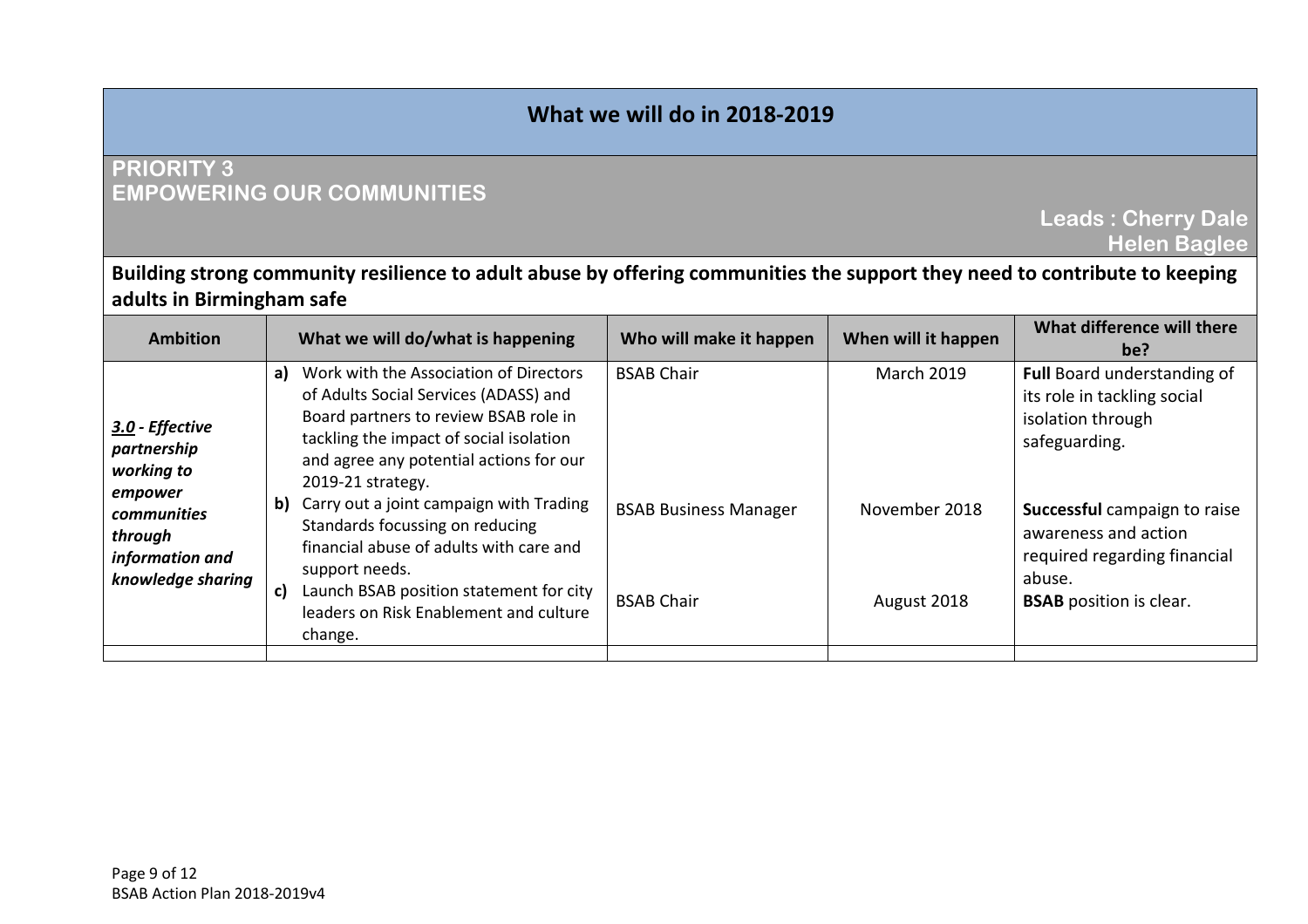#### PRIORITY 4GOVERNANCE AND ASSURANCE

# Lead : Pauline Mugridge

#### Seeking assurance from each other and the community that the services we provide and the approach we take, works well to keep adults safe

| <b>Ambition</b>                                                                               | What we will do/what is happening                                                                                                                                                                                                                                                                                                                                                                                                    | Who will make it happen                                                                                          | When will it happen | What difference will<br>there be?                                                                                                                                                                                                                                                                                              |
|-----------------------------------------------------------------------------------------------|--------------------------------------------------------------------------------------------------------------------------------------------------------------------------------------------------------------------------------------------------------------------------------------------------------------------------------------------------------------------------------------------------------------------------------------|------------------------------------------------------------------------------------------------------------------|---------------------|--------------------------------------------------------------------------------------------------------------------------------------------------------------------------------------------------------------------------------------------------------------------------------------------------------------------------------|
| 4.0 - Review, produce and<br>share key safeguarding,<br>policies, guidance and<br>procedures. | Continue to review all policies and<br>a)<br>guidance to remain Care Act<br>compliant<br>Launch and roll out Risk<br>b)<br><b>Enablement Guidance and position</b><br>statement<br>Review information sharing<br>C)<br>protocol to incorporate new GDPR<br>guidelines<br>Review Self Neglect Guidance to<br>$\mathsf{d}$<br>incorporate partner feedback.<br>Planned approach to sharing<br>e)<br>guidance, policies and procedures. | BCC Head of Safeguarding<br><b>BSAB Business Manager</b><br>and<br><b>Scrutiny &amp; Governance</b><br>Committee | November 2018       | A full awareness of the<br><b>BSAB position on Risk</b><br>Enablement.<br>Improvement felt by<br>citizens being supported<br>through safeguarding<br>activity as their choices<br>and decisions are<br>considered within a risk<br>enablement framework<br>All policies and guidance<br>are up to date and fit for<br>purpose. |
| 4.1 - Scrutiny and                                                                            | Identify key themed areas for<br>a)                                                                                                                                                                                                                                                                                                                                                                                                  | <b>Scrutiny &amp; Governance</b>                                                                                 | 2018-2019           | The Board will make                                                                                                                                                                                                                                                                                                            |
| <b>Governance Committee to</b><br>maintain a scheduled<br>programme of Assurance              | oversights<br>b)<br>To commission reports as<br>appropriate                                                                                                                                                                                                                                                                                                                                                                          | <b>Committee Chair and Vice</b><br>Chair                                                                         |                     | assurance and governance<br>decisions based on the<br>scrutiny, challenge and                                                                                                                                                                                                                                                  |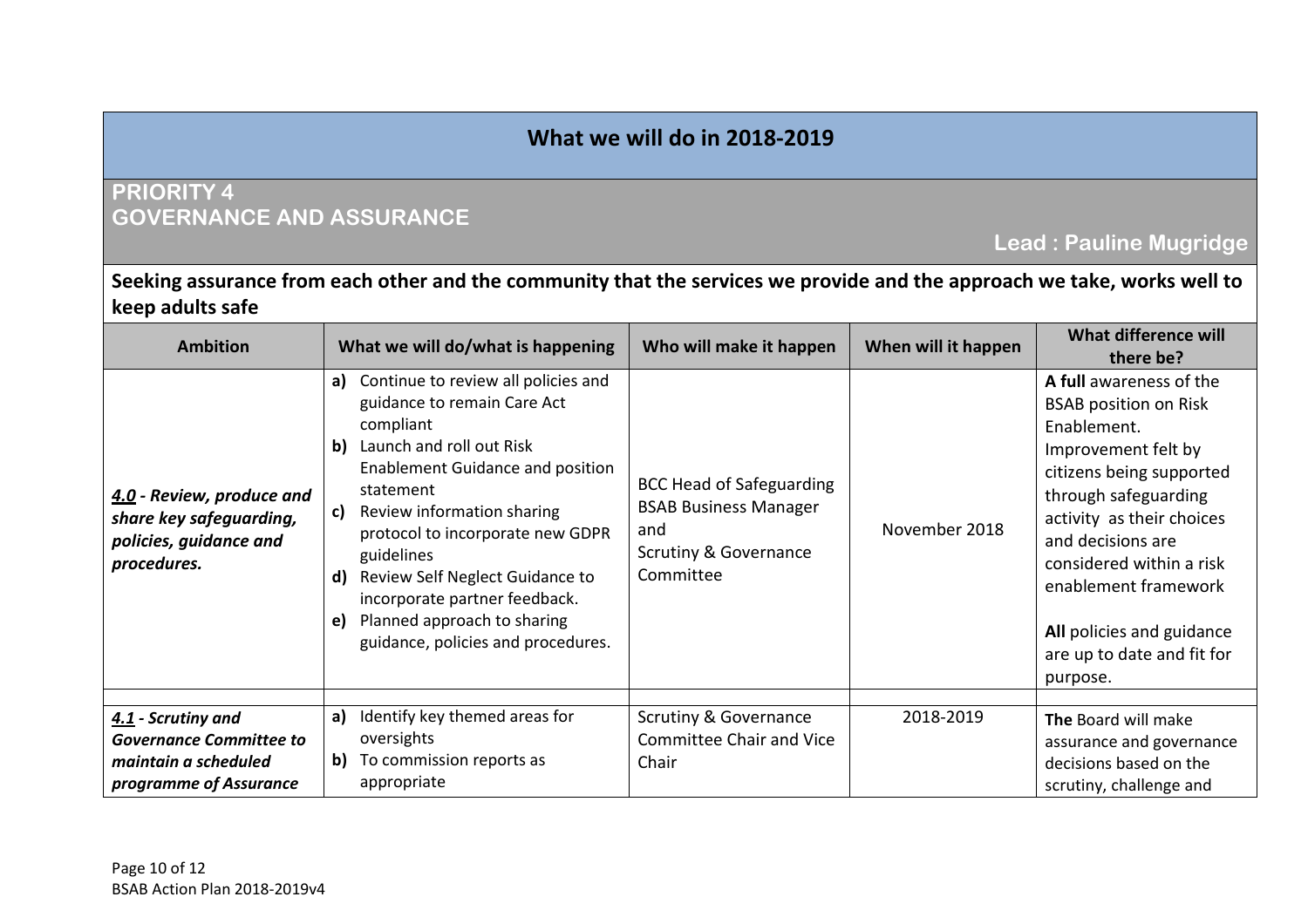### PRIORITY 4GOVERNANCE AND ASSURANCE

# Lead : Pauline Mugridge

#### Seeking assurance from each other and the community that the services we provide and the approach we take, works well to keep adults safe

| <b>Ambition</b>                                                                                                                                                                                                             | What we will do/what is happening                                                                                                                                                                                                                                                                                                                    | Who will make it happen                                                            | When will it happen | What difference will<br>there be?                                                                                                                                            |
|-----------------------------------------------------------------------------------------------------------------------------------------------------------------------------------------------------------------------------|------------------------------------------------------------------------------------------------------------------------------------------------------------------------------------------------------------------------------------------------------------------------------------------------------------------------------------------------------|------------------------------------------------------------------------------------|---------------------|------------------------------------------------------------------------------------------------------------------------------------------------------------------------------|
| <b>Reports, making</b><br>recommendations to the<br><b>Board as appropriate.</b>                                                                                                                                            | c)<br>Ensure reports sent to Scrutiny &<br>Governance Committee provide<br>challenge and scrutiny<br>To provide overview reports and<br>d)<br>recommendations to the Board.                                                                                                                                                                          | <b>BSAB Business Manager</b>                                                       | September 2018      | oversight on a range of<br>safeguarding issues and will<br>be regularly updated on key<br>findings and actions.                                                              |
| 4.2 - Safeguarding<br><b>Intelligence Forum in place</b><br>and active in making<br>appropriate<br>recommendations to the<br><b>Board and providing</b><br>constructive and timely<br>fact-based management<br>information. | Mapping demographics, data and<br>a)<br>emergency response patterns to<br>inform the Board of strategic issues<br>and/or gaps.<br>Link to regional SAB Intelligence<br>$\mathbf{b}$<br>Group<br>To provide bi-annual reports to the<br>c)<br><b>Scrutiny &amp; Governance Committee</b><br>who in turn will provide<br>recommendations to the Board. | <b>BSAB Business Manager</b>                                                       | December 2018       | <b>Greatly</b> improved use of<br>intelligence and data for<br>strategic planning and<br>prioritising.<br>Improved data and<br>intelligence sharing with<br>partner agencies |
| 4.3 - The Annual Assurance<br>process is accessible and<br>meaningful to our partner                                                                                                                                        | Update the assurance process<br>a)<br>Use MSP as a focus<br>b)<br>Share annual reports on line<br>c)                                                                                                                                                                                                                                                 | <b>Scrutiny &amp; Governance</b><br>Committee and<br><b>Board Business Manager</b> | November 2018       | The Board will have a clear<br>view of the imbedding of<br>MSP principles across all                                                                                         |